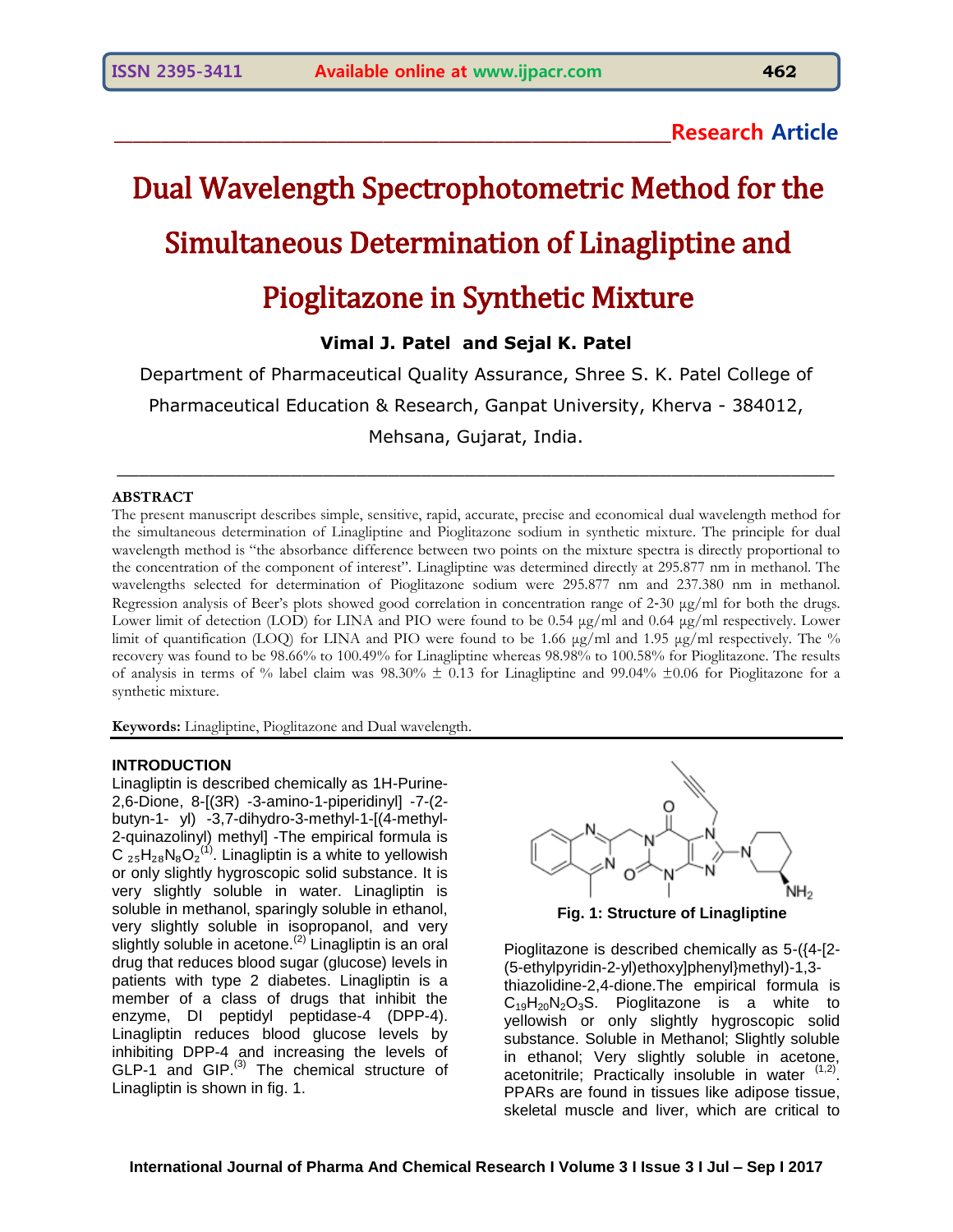insulin action. Activation of PPAR-γ modulates the transcription of a number of insulinresponsive genes involved in the control of glucose and lipid metabolism. $(4)$  The structural formula is shown in fig (2).



**Fig. 2: Structure of Pioglitazone**

# **MATERIAL AND METHODS Instruments**

A Shimadzu model 1800 (Japan) double beam UV/Visible spectrophotometer with spectral width of 2 nm, wavelength accuracy of 0.5 nm and a pair of 10 mm matched quartz cell was used to measure absorbance of all the solutions. Spectra were automatically obtained by UV-Probe system software. A Sartorius CP224S analytical balance (Gottingen, Germany), an ultrasonic bath (Frontline FS 4, Mumbai, India) was used in the study.

## **Materials and Reagents**

Linagliptin was kindly supplied as a gift sample from Torrent Research Centre, BHATT, Gandhinagar, Gujarat, India. and Pioglitazone was kindly supplied as a gift sample from Astron Research Ltd, Ahmedabad, Gujarat, India. Methanol (AR Grade, Finar Chemicals Ltd., Ahmedabad, India)

# **Preparation of Solutions**

# **Preparation of standard stock solutions**

Accurately weighed standard LIN (10 mg) and PIO (10 mg) powder was transferred to separate 100 ml volumetric flask and dissolve in methanol. The flasks were sonicated for 15 min. and diluted up to the mark with methanol to get (100 μg/ml) of standard stock solution of both the drugs (LIN and PIO).

## **Preparation of Working Standard Solutions**

Linagliptine (100 μg/ml):Standard Stock solution (1 ml) was transferred to a 100 ml volumetric flask and diluted up to the mark with methanol. Pioglitazone (100 μg/ml) :Standard Stock solution (1 ml) was transferred to a 100 ml volumetric flask and diluted up to the mark with methanol.

# **Dual Wavelength Method**

The utility of dual wavelength data processing program is to calculate the unknown concentration of a component of interest present in a mixture containing both the components of interest and an unwanted interfering component by the mechanism of the absorbance difference between two points on the mixture spectra. This is directly proportional to the concentration of the component of interest, independent of the interfering components. From the overlay of two drugs in figure-1, it is evident that direct determination of LINA at 295.877 nm (no absorbance of PIO at 295.877 nm). For estimation of PIO, two wavelengths selected (295.877nm and 237.380 nm) the LINA shows same absorbance whereas PIO shows significant difference in absorbance with concentration. Eight working standard solutions having concentration 2, 6, 10, 14, 18, 22, 26, and 30 μg/ml. the drugs were prepared separately in methanol and the absorbance at 237.380 nm and 295.877 nm were measured and absorptive coefficients were calculated using calibration curve. The concentration of two drugs in the mixture can be calculated using regression equation.

## **Validation of the proposed method**

The proposed method was validated according to the International Conference on Harmonization (ICH) guidelines<sup>19</sup>.

#### **Linearity (Calibration curve)**

The calibration curves were plotted over a concentration range of 2 to 30 μg/ml for both LINA and PIO. Accurately measured standard solutions of LINA AND PIO (0.2, 0.6, 1.0, 1.4, 1.8, 2.2, 2.6, AND 3.0 ml) were transferred to a series of 10 ml of volumetric flasks and diluted to the mark with methanol. The absorbances of the standard solutions were measured at 237.380 nm and 295.877 nm against methanol as blank.

# **Method precision (repeatability)**

The precision of the instrument was checked by repeated scanning and measurement of absorbance of solutions (*n*= 6) for LINA and PIO (10 μg/ml for both drugs) without changing the parameter of the proposed spectrophotometry method.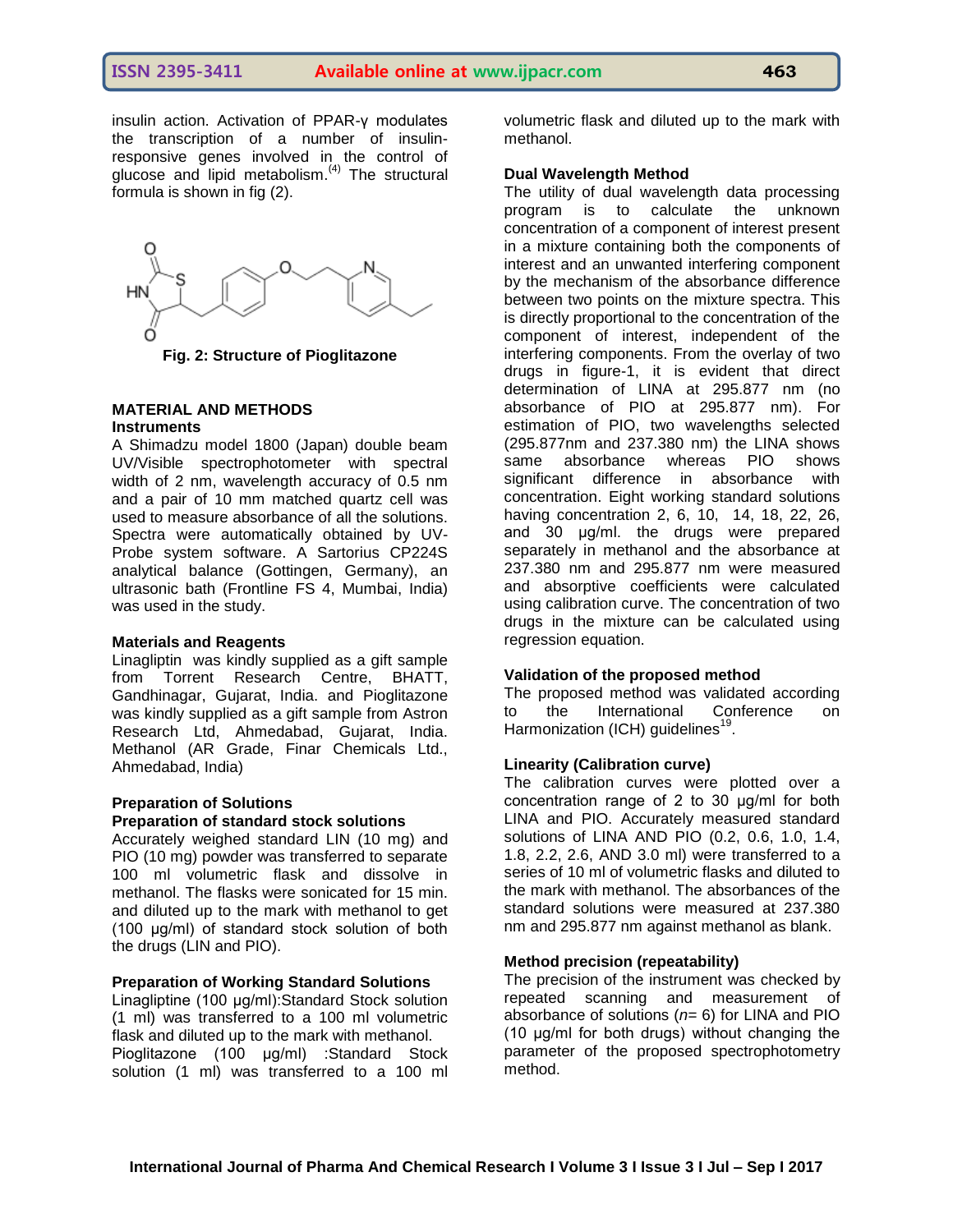

**Fig. 3: Overlain absorption spectra of LINA (10μg/ml) and PIO (10μg/ml) in methanol**

# **Intermediate precision (reproducibility)**

The intraday and interday precision of the proposed method was determined by analyzing the corresponding responses 3 times on the same day and on 3 different days over a period of 1 week for 3 different concentrations of standard solutions of LINA and PIO (10,14,18 μg/ml). The result was reported in terms of relative standard deviation (% RSD) (Table-1)

# **Accuracy (recovery study)**

The accuracy of the method was determined by calculating recovery of LINA and PIO by the standard addition method. Known amounts of standard solutions of LINA and PIO were added at 80, 100 and 120 % level to prequantified sample solutions of LINA and PIO (2 μg/ml for LINA and 12 μg/ml for PIO). The amounts of LINA and PIO were estimated by applying obtained values to the respective regression line equations. The experiment was repeated for three times.

# **Limit of detection and Limit of Quantification**

The limit of detection (LOD) and the limit of quantification (LOQ) of the drug were derived by

calculating the signal-to-noise ratio (S/N, i.e., 3.3 for LOD and 10 for LOQ) using the following equations designated by International Conference on Harmonization (ICH) guidelines $^{18}$ .

$$
LOD = 3.3 \times \sigma/S
$$
  

$$
LOQ = 10 \times \sigma/S
$$

Where,  $\sigma$  = the standard deviation of the response and  $S =$  slope of the calibration curve. LOD and LOQ for Linagliptine were found to be 0.5482 μg/ml and 1.6612 μg/ml respectively. LOD and LOQ for Pioglitazone were found to be 0.6456 μg/ml and 1.9564 μg/ml.

## **Analysis of mixture**

Amount of sample equivalent to 5 mg Linagliptine and 30 mg Pioglitazone was transferred in 100 ml volumetric flask, 15 ml of methanol was added , sonicated to dissolve and diluted up to mark. The solution was filtered with Whatman filter paper No.41 and filtrate was taken in 100 ml volumetric flask and dilute to mark with methanol then pipette out 1 ml solution in 10 ml volumetric flask and dilute up to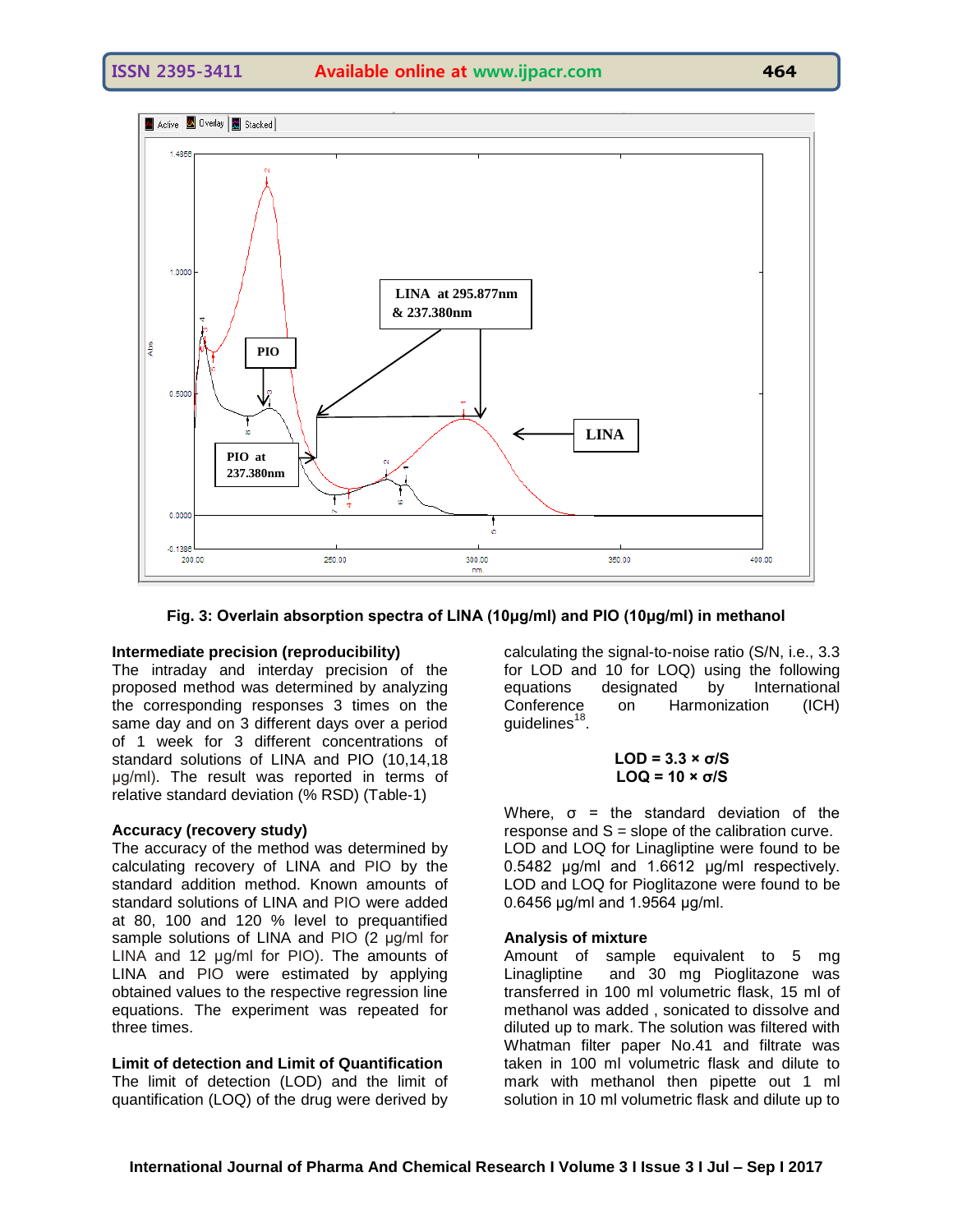mark with methanol to get a final concentration of LINA (5 μg/ml) and PIO (30 μg/ml). The quantitative determination of Linagliptine is carried out by measurind absorbance at 295.877nm where Pioglitazone show zero absorbance. The quantitative determination of Pioglitazone is carried out by taking absorbance difference at 237.380 nm and 295.877 nm where linagliptine show same absorbance at both wavelength. The amounts of LINA and PIO present in sample solution were calculated by fitting the responses into regression equation for LINA and PIO in proposed method.

# **RESULTS AND DISCUSSION**

Dual wavelength method was developed for the simultaneous spectroscopic estimation of LINA and PIO in synthetic mixture. Methanol was used as the solvent since both the drugs exhibit good solubility in it and no interference due to excipients of formulation were observed. In Dual wavelength method The diluted solutions were scanned over the wavelength range of 200 - 400 nm. From the overlain spectra, Linagliptine (LINA) at 295.877 nm and 237.380 nm give same absorbance but PIO have zero absorbance at 296 nm so, LINA directly measured at 295.877 nm and Pioglitazone(PIO) at the absorbance difference between 237.380 nm and 295.877 nm. For studying Beer's law, two series of different concentrations in range of 2-30 μg/mL for both LINA and PIO were prepared from stock solutions. The calibration curves were constructed at 295.877 nm and

237.380 nm respectively. The absorptivity (A1%, 1 cm) of both the drugs at both the selected wavelengths were determined. The regression analysis data and summary of validation parameters for the proposed method is summarized in Table 1.The recovery experiment was performed by the standard addition method. The mean recoveries were  $100.49 \pm 0.69$  and 98.98 ±0.99for LINA and PIO, respectively (Table 2).The results obtained for LINA and PIO were comparable with the corresponding labeled amounts in (Table 3).

# **CONCLUSION**

The dual wavelenth method was developed for simultaneous determination of LINA and PIO in binary mixture. Method was found to be precise and accurate as can be reflected from validation parameters data. Developed method was efficiently applied for determination of LINA and PIO in pharmaceutical formulation and there for method can be extended for the regular QC analysis of both drugs in Synthetic mixture.

# **ACKNOWALEDGEMENT**

The authors wish to thank Torrent Research Centre, BHATT, Gandhinagar for providing LINA and PIO pure drug powder as gift sample from Astron Research Ltd, Ahmedabad And we are also hearty thankful to department of Quality assurance of Shree S. K. Patel College of Pharmaceutical Education & Research , Ganpat University for providing permission and all the facilities to carry out the research work.

| . apiv  Januna: , J. Tanaation . araniotor |          |                        |                           |  |  |  |  |  |
|--------------------------------------------|----------|------------------------|---------------------------|--|--|--|--|--|
| <b>Parameters</b>                          |          | <b>LIN</b>             | <b>PIO</b>                |  |  |  |  |  |
| Wavelength (nm)                            |          | 295.877                | 237.380                   |  |  |  |  |  |
| Beer's law limit (µg /ml)                  |          | $2 - 30$               | $2 - 30$                  |  |  |  |  |  |
| Regression equation<br>$(y = mx + c)$      |          | $y = 0.0374x + 0.0167$ | $y = 0.0201x +$<br>0.0386 |  |  |  |  |  |
| Correlation coefficient (r <sup>2</sup> )  |          | 0.9986                 | 0.9992                    |  |  |  |  |  |
| $LOD$ ( $\mu q/ml$ )                       |          | 0.5482                 | 0.6456                    |  |  |  |  |  |
| $LOQ$ ( $\mu q$ /ml)                       |          | 1.6612                 | 1.9564                    |  |  |  |  |  |
| Repeatability (% RSD, $n = 6$ )            |          | 0.7142                 | 1.1514                    |  |  |  |  |  |
| Precision (%                               | Intraday | $0.27 - 0.80$          | $0.58 - 1.36$             |  |  |  |  |  |
| $RSD, n = 3$                               | Interday | $0.27 - 0.76$          | $0.84 - 1.36$             |  |  |  |  |  |
| Accuracy (% recovery, $n = 3$ )            |          | 98.8-100.1             | 98.1-100.1                |  |  |  |  |  |
| % Assay $\pm$ S.D. (n=6)                   |          | $100.3 \pm 1.40$       | $99.3 \pm 1.11$           |  |  |  |  |  |

# **Table 1: Summary of Validation Parameter**

**Table 2: Accuracy (% Recovery Study) data for LINA and PIO**

| <b>DRUG</b> | Level | <b>Amount taken</b><br>$(\mu g/ml)$ | Amount added<br>(%) | % Mean Recovery $\pm$ SD<br>$(n=3)$ |  |
|-------------|-------|-------------------------------------|---------------------|-------------------------------------|--|
| LIN         |       |                                     | 80                  | $99.26 \pm 1.58$                    |  |
|             |       |                                     | 100                 | $98.66 \pm 1.24$                    |  |
|             |       |                                     | 120                 | $100.49 \pm 0.79$                   |  |
| <b>PIO</b>  |       |                                     | 80                  | $98.98 \pm 0.39$                    |  |
|             |       |                                     | 100                 | $100.58 \pm 0.28$                   |  |
|             |       |                                     | 120                 | $99.05 \pm 0.73$                    |  |